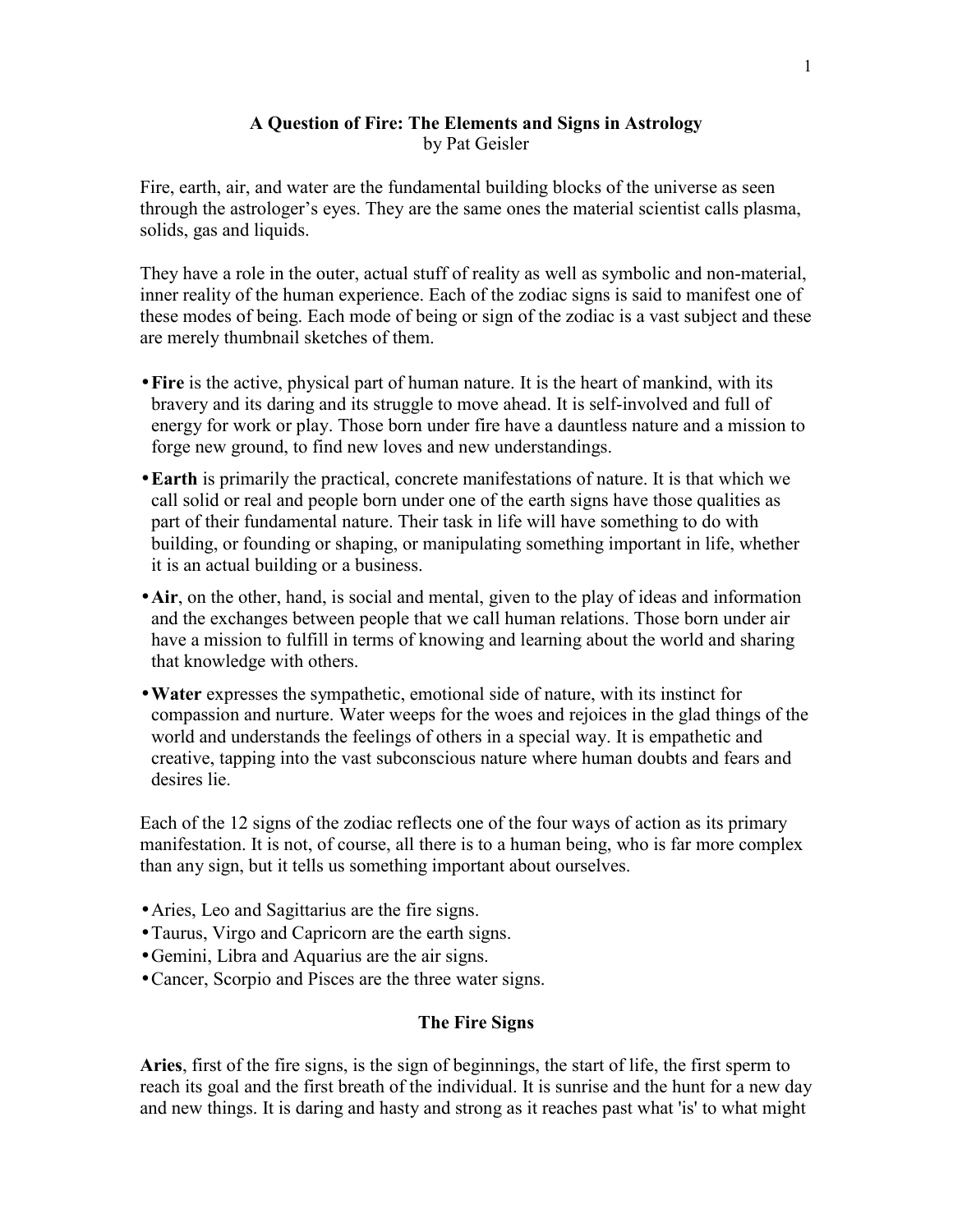be. It sparks life, but the process of fulfilling that promise belongs elsewhere in the zodiac. Aries is the initiator, the "me" of the zodiac.

Leo, second of the fire signs, is the defender. It is the sign that rules the heart, which reaches out to other 'MEs' in the zodiac with love and seeks the warmth of commitment. It rules the ways in which we express ourselves creatively as well as our creative outlets. It also rules the children we have, who are our gifts to the world.

Sagittarius, the third fire sign, burns with the desire to see beyond the horizon and to seek the adventures of the mind and the spirit. Sagittarius takes knowledge and gives it meaning. It takes data and creates opinion. It takes words and makes stories. It goes beyond merely scooping up information into the realm of education and lifts a luminous lamp beside the door of becoming.

### The Earth Signs

Taurus, first of the earth signs, deals with the form-giving ability of nature in its beginnings and the fertility of the soil and the creatures of the earth. It symbolizes the value we place on material possessions and objects and its quality is endurance. It deals with sound and substance, shape and construction, the senses and survival. It is things that last. It is the strength and beauty of the body.

Virgo, second of the earth signs, has discrimination as its quality. It applies order and efficiency to the world and rules the ability to function properly. It takes all small things and puts them where they belong, whether in the abstract, such as information, or in a concrete way, such as books. It is concerned with health, thus with herbs and foods that are needed for healing or keeping the body operating well.

Capricorn, third of the earth signs, rules fatherhood and is responsible for security and the stability of society in which the individual lives. It deals with the shared duties and obligations of the individual to society and society to the individual. It rules the concept of social order and the role the individual fulfills in that order as part of its description. It is the long legacy of mankind's efforts to become greater than before and to reach goals together. It is history and heritage, justice and judgment.

### The Air Signs

Gemini is the sign that scoops up knowledge and information. It is the gatherer. Those with a sun, moon or rising sign in Gemini share in this drive to know and to share what they know with others. Gemini deals with the ability to speak, to write and to communicate, either in person, at a distance (telephone, radio and mail), or physically, via the road or the sidewalks. It deals with people one meets in one's immediate environment.

Libra takes what it knows and uses it to establish close relationships between people, particularly in partnership areas. It is the selective sign that deals with the need for